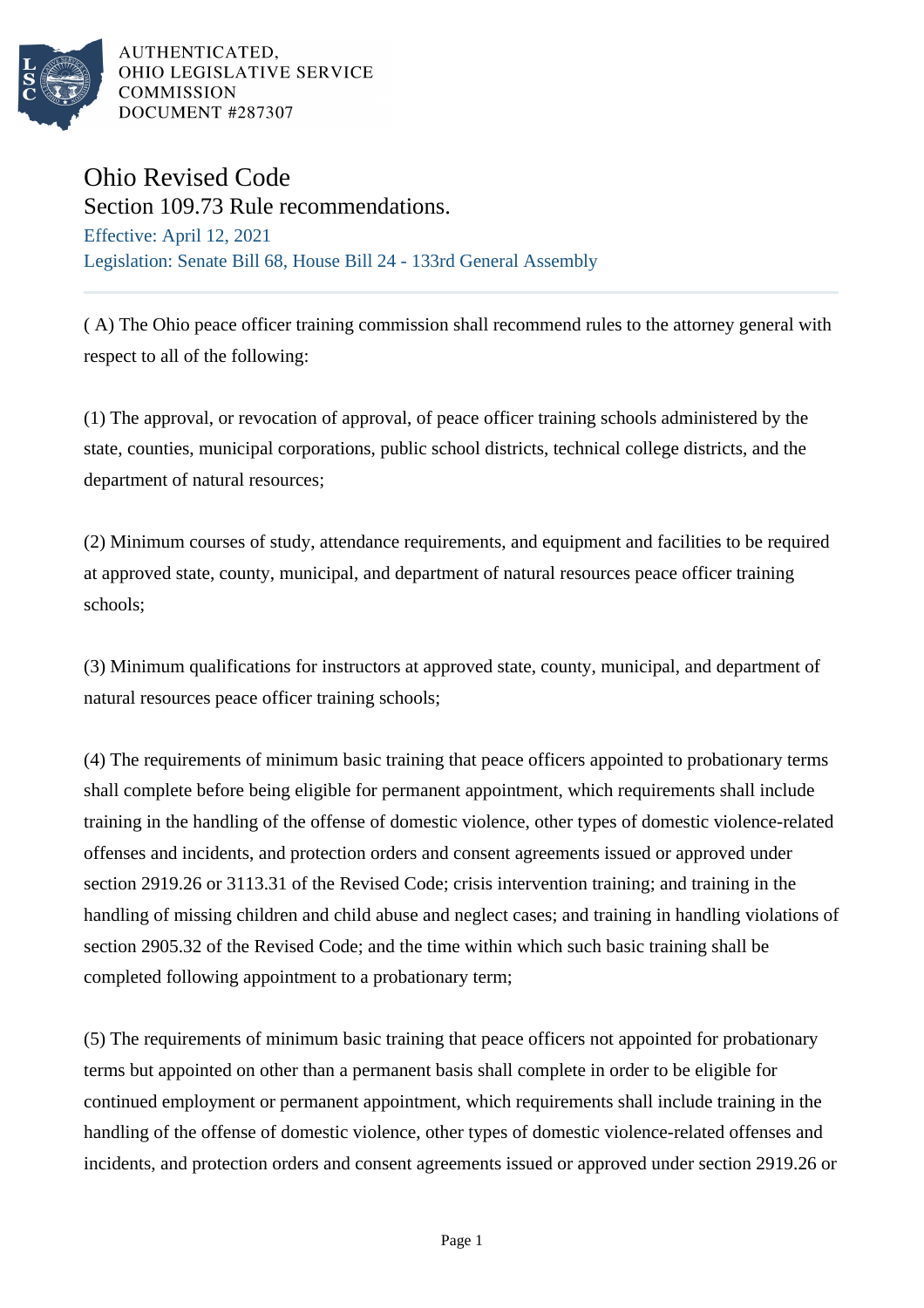

AUTHENTICATED. OHIO LEGISLATIVE SERVICE **COMMISSION** DOCUMENT #287307

3113.31 of the Revised Code, crisis intervention training, and training in the handling of missing children and child abuse and neglect cases, and training in handling violations of section 2905.32 of the Revised Code, and the time within which such basic training shall be completed following appointment on other than a permanent basis;

(6) Categories or classifications of advanced in-service training programs for peace officers, including programs in the handling of the offense of domestic violence, other types of domestic violence-related offenses and incidents, and protection orders and consent agreements issued or approved under section 2919.26 or 3113.31 of the Revised Code, in crisis intervention, and in the handling of missing children and child abuse and neglect cases, and in handling violations of section 2905.32 of the Revised Code, and minimum courses of study and attendance requirements with respect to such categories or classifications;

(7) Permitting persons, who are employed as members of a campus police department appointed under section 1713.50 of the Revised Code; who are employed as police officers by a qualified nonprofit corporation police department pursuant to section 1702.80 of the Revised Code; who are appointed and commissioned as bank, savings and loan association, savings bank, credit union, or association of banks, savings and loan associations, savings banks, or credit unions police officers, as railroad police officers, or as hospital police officers pursuant to sections 4973.17 to 4973.22 of the Revised Code; or who are appointed and commissioned as amusement park police officers pursuant to section 4973.17 of the Revised Code, to attend approved peace officer training schools, including the Ohio peace officer training academy, and to receive certificates of satisfactory completion of basic training programs, if the private college or university that established the campus police department; qualified nonprofit corporation police department; bank, savings and loan association, savings bank, credit union, or association of banks, savings and loan associations, savings banks, or credit unions; railroad company; hospital; or amusement park sponsoring the police officers pays the entire cost of the training and certification and if trainee vacancies are available;

(8) Permitting undercover drug agents to attend approved peace officer training schools, other than the Ohio peace officer training academy, and to receive certificates of satisfactory completion of basic training programs, if, for each undercover drug agent, the county, township, or municipal corporation that employs that undercover drug agent pays the entire cost of the training and certification;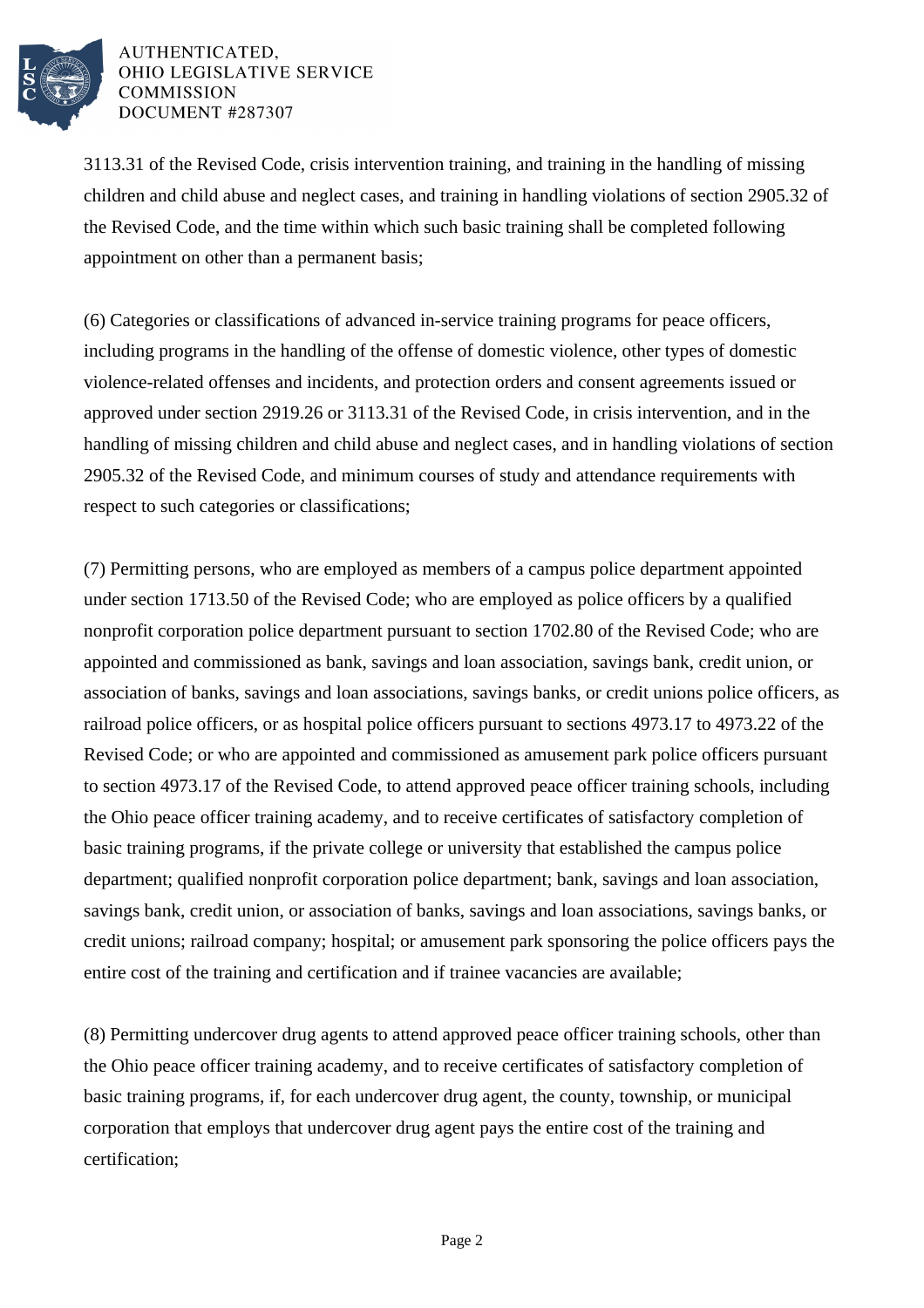

AUTHENTICATED, OHIO LEGISLATIVE SERVICE **COMMISSION** DOCUMENT #287307

(9)(a) The requirements for basic training programs for bailiffs and deputy bailiffs of courts of record of this state and for criminal investigators employed by the state public defender that those persons shall complete before they may carry a firearm while on duty;

(b) The requirements for any training received by a bailiff or deputy bailiff of a court of record of this state or by a criminal investigator employed by the state public defender prior to June 6, 1986, that is to be considered equivalent to the training described in division  $(A)(9)(a)$  of this section.

(10) Establishing minimum qualifications and requirements for certification for dogs utilized by law enforcement agencies;

(11) Establishing minimum requirements for certification of persons who are employed as correction officers in a full-service jail, five-day facility, or eight-hour holding facility or who provide correction services in such a jail or facility;

(12) Establishing requirements for the training of humane society agents under section 1717.061 of the Revised Code, including, without limitation, a requirement that the agents receive instruction on traditional animal husbandry methods and training techniques, including customary ownerperformed practices;

(13) Permitting tactical medical professionals to attend approved peace officer training schools, including the Ohio peace officer training academy, to receive training of the type described in division (A)(14) of this section and to receive certificates of satisfactory completion of training programs described in that division;

(14) The requirements for training programs that tactical medical professionals shall complete to qualify them to carry firearms while on duty under section 109.771 of the Revised Code, which requirements shall include at least the firearms training specified in division (A) of section 109.748 of the Revised Code;

(15) Procedures and requirements for a portion of basic training that peace officers complete in proper interactions with civilians during traffic stops and other in-person encounters as specified in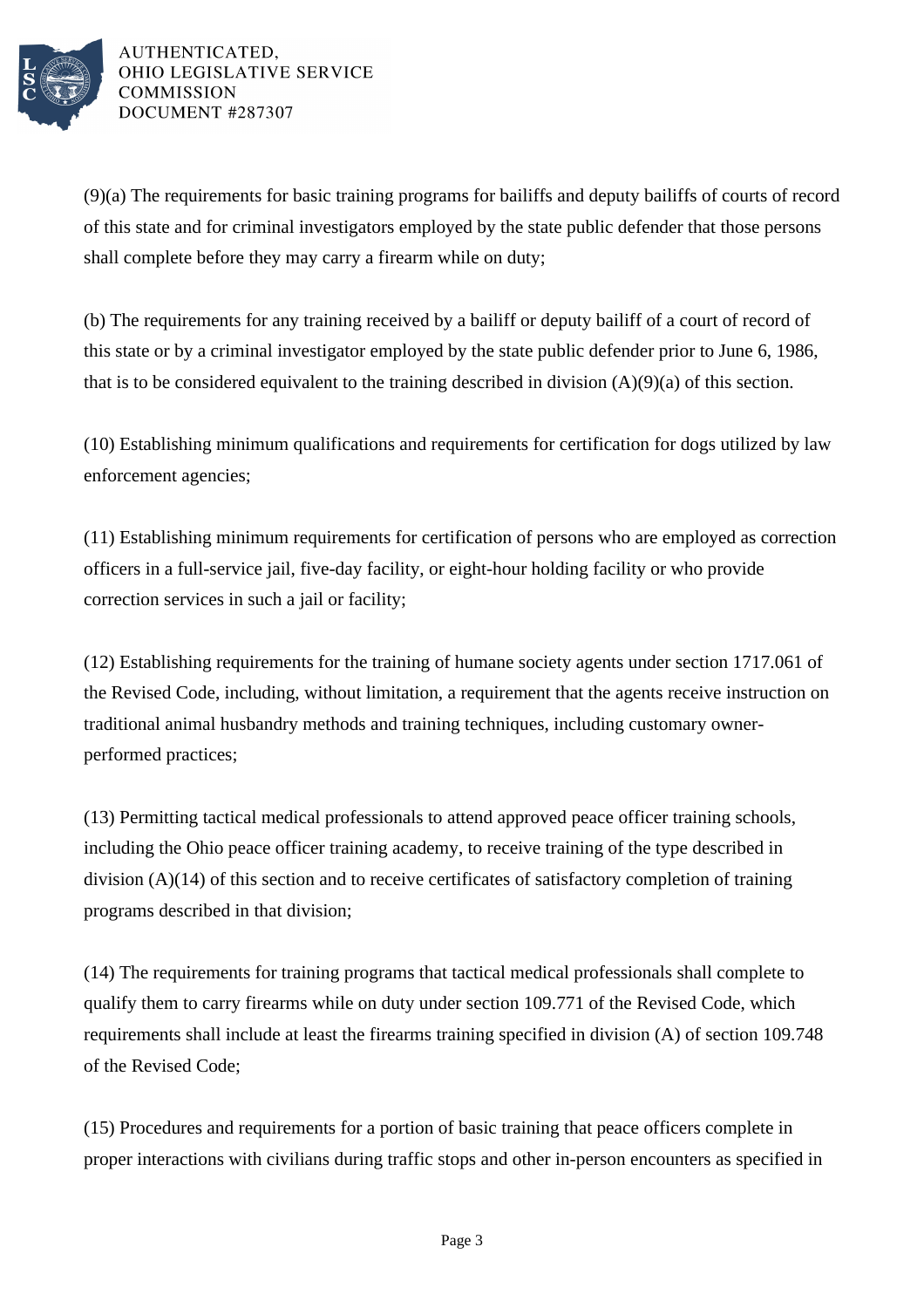

## AUTHENTICATED. OHIO LEGISLATIVE SERVICE **COMMISSION** DOCUMENT #287307

division (B)(4) of section 109.803 of the Revised Code and including the topics of instruction listed for active duty peace officers under divisions  $(B)(4)(a)$  to  $(d)$  of that section.

(B) The commission shall appoint an executive director, with the approval of the attorney general, who shall hold office during the pleasure of the commission. The executive director shall perform such duties assigned by the commission. The executive director shall receive a salary fixed pursuant to Chapter 124. of the Revised Code and reimbursement for expenses within the amounts available by appropriation. The executive director may appoint officers, employees, agents, and consultants as the executive director considers necessary, prescribe their duties, and provide for reimbursement of their expenses within the amounts available for reimbursement by appropriation and with the approval of the commission.

(C) The commission may do all of the following:

(1) Recommend studies, surveys, and reports to be made by the executive director regarding the carrying out of the objectives and purposes of sections 109.71 to 109.77 of the Revised Code;

(2) Visit and inspect any peace officer training school that has been approved by the executive director or for which application for approval has been made;

(3) Make recommendations, from time to time, to the executive director, the attorney general, and the general assembly regarding the carrying out of the purposes of sections 109.71 to 109.77 of the Revised Code;

(4) Report to the attorney general from time to time, and to the governor and the general assembly at least annually, concerning the activities of the commission;

(5) Establish fees for the services the commission offers under sections 109.71 to 109.79 of the Revised Code, including, but not limited to, fees for training, certification, and testing;

(6) Perform such other acts as are necessary or appropriate to carry out the powers and duties of the commission as set forth in sections 109.71 to 109.77 of the Revised Code.